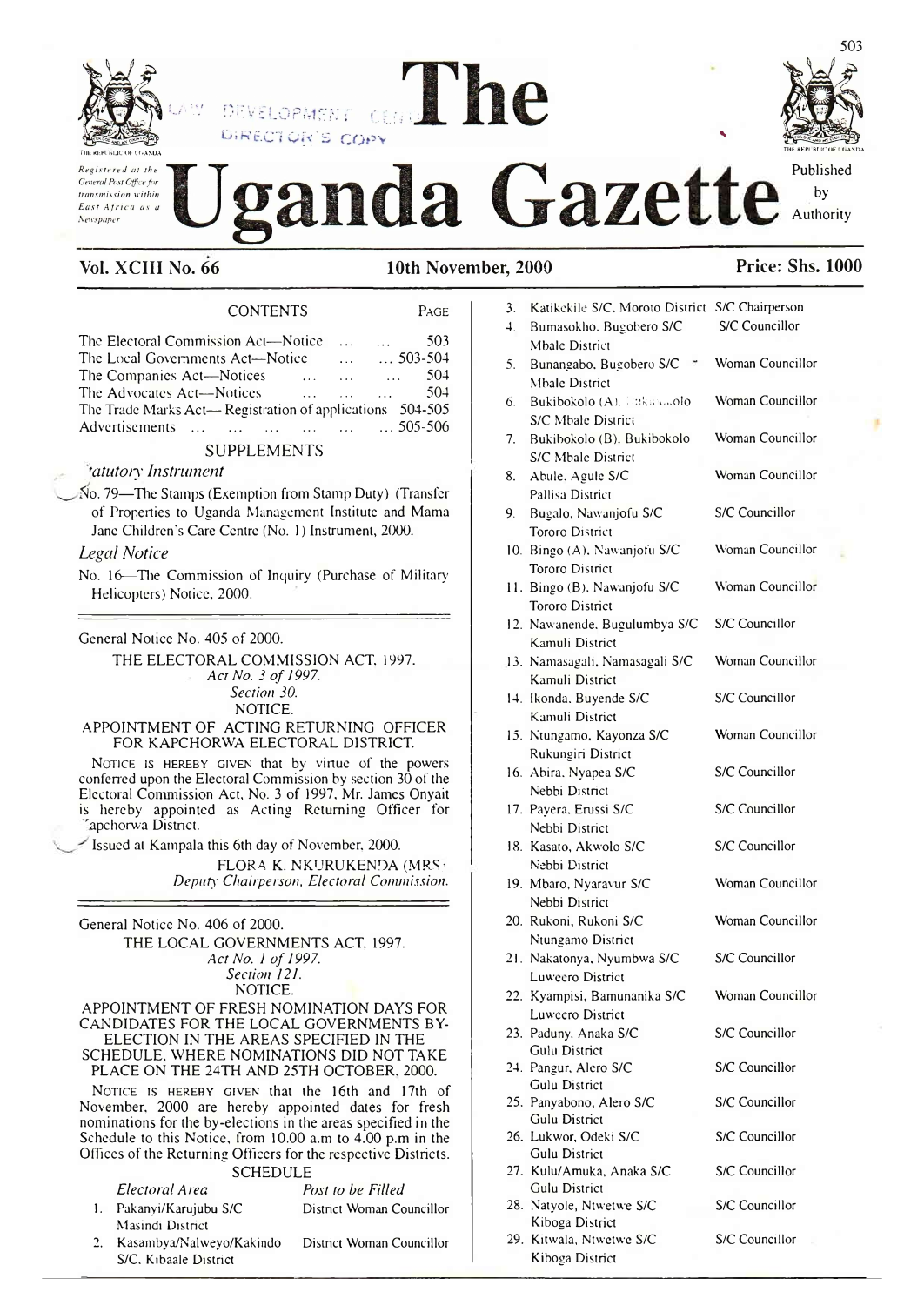| 30. Lubiri, Kyankwanzi S/C   | S/C Councillor   |
|------------------------------|------------------|
| Kiboga District              |                  |
| 31. Kiduumi. Wattuba S/C     | S/C Councillor   |
| Kiboga District              |                  |
| 32. Kyabagamba, Maddu S/C    | S/C Councillor   |
| Mpigi District               |                  |
| 33. Tegeres. Kaptanya S/C    | S/C Councillor   |
| Kapchorwa District           |                  |
| 34. Kabat, Kaptanya S/C      | S/C Councillor   |
| Kapchorwa District           |                  |
| 35. Benet. Benet S/C         | S/C Councillor   |
| Kapchorwa District           |                  |
| 36. Alapat, Betta S/C        | S/C Councillor   |
| Lira District                |                  |
| 37. Amuca, Lira S/C          | S/C Councillor   |
| <b>Lira District</b>         |                  |
| 38. Kirombe, Adyel Division  | Woman Councillor |
| Lira District                |                  |
| 39. Bbaale. Bbaale S/C       | S/C Councillor   |
| Mukono District              |                  |
| 40. Buziika (B), Nyenga S/C  | S/C Councillor   |
| Mukono District              |                  |
| 41. Nabuganyi, Busaana S/C   | $S/C$ Councillor |
| Mukono District              |                  |
| 42. Busamuzi, Busamuzi S/C   | Woman Councillor |
| Mukono District              |                  |
| 43. Kucucura, Kiryanga S/C   | Woman Councillor |
| Kibaale District             |                  |
| 44. Rwamatenge, Kasambya S/C | S/C Councillor   |
| <b>Kibaale District</b>      |                  |
| 45. Kagwara, Kadungulu S/C   | Woman Councillor |
| Soroti District              |                  |
| 46. Olilim. Anipkide S/C     | S/C Councillor   |
| <b>Lira District</b>         |                  |
| 47. Ancepmoroto, Orum S/C    | Councillor       |
| Lira District                |                  |
|                              |                  |

Issued at Kampala this 9th day of November. 2000.

FLORA K. NKURUKENDA (MRS), *Deputy' Chairperson. Electoral Commission.*

General Notice No. 407 of 2000.

THE COMPANIES ACT, 1964. (Cap. 85). NOTICE.

**Pursuant to** section **20(3)** of the Companies Act, notice is hereby given that Uganda Hospital Christian Fellowship has by Special Resolution passed on 18th August, 1996 and with the approval of the Registrar of Companies changed its name to Uganda Healthcare Christian Fellowship and that such new name has been entered in my register.

DATED at Kampala this 2nd day of November, 2000.

JOEL COX OJUKO, *Assistant Registrar of Companies.*

General Notice No. 408 of 2000.

THE COMPANIES ACT, 1964. (Cap. 85). NOTICE.

**Pursuant** to section **20(3)** of the Companies Act, notice is hereby given that World Opportunities International Limited has by Special Resolution passed on 6th September, **2000** and with the approval of the Registrar of Companies changed its name to Deaf Ministries International Ltd and that such new name has been entered in my register.

DATED at Kampala this 5th day of October, 2000.

JOEL COX OJUKO, *Assistant Registrar of Companies.* General Notice No. 409 of 2000. THE ADVOCATES ACT. NOTICE.

# APPLICATION FOR ENROLMENT OF ADVOCATE.

**It is hereby notified** that a Petition has been presented to the Hon. the Chief Justice by Tom Chemutai who is stated to be a holder of Bachelor of Laws Degree of Makerere University and a Diploma in Legal Practice awarded to him by the Law Development Centre, Kampala for entry of his nar - on the Roll of Advocates for Uganda.

Kampala, STEPHEN MUSOTA, Sth November, 2000. Acting Chief Registrar. 8th November, 2000. *Acting Chief Registrar*

Gc. eral Notice No. 410 of 2000. THE ADVOCATES ACT. NOTICE.

APPLICATION FOR A CERTIFICATE OF ELIGIBILITY.

**It is hereby notified** that an application has been presented to the Law Council by Barbara Munube who is stated to be a holder of Bachelor of Laws of Makerere University having been awarded a Degree on the 15th day of January. 1999 and to have been awarded a Diploma in Legal Practice by the Law Development Centre on the 21st day of January. 2000 for the issue of a Certificate of Eligibility for entry of her name on the Roll of Advocates for Uganda.

Kampala. J. NASSUNA (Ms.), 30th October. 2000. Acting Secretary, Law Council. 30th October. 2000. *Acting Secretary. Law Council.*

General Notice No. 411 of 2000.

THE TRADE MARKS ACT.

(Cap. 83).

NOTICE.

**Notice is hereby given** that any person who has grounds to oppose the registration of any of the marks advertised herein may within sixty days from the date of this *Gazette,* lodge a Notice of opposition on Trade Mark Form No. 6 together with a fee of Shs. 4000 in case of National applicants or USS 250 in case of Foreign applicants. The period of lodging Notice of opposition may be extended in suitable cases by the Registrar as he thinks fit upon such terms as he may direct. Formal opposition should not be lodged until after reasonable notice has been given by letter to the applicant so that he may have an opportunity to withdraw his application before the expense of opposition proceedings is incurred. Failure to give such notice will be taken into account in considering any application by the opponent for an order for costs if the opposition is uncontested by the applicant. Representations of the marks herein advertised can be inspected at the office of the Registrar of Trade Marks, Parliamentary Buildings, P.O. Box 7151, Kampala.

| (21) | APPLICATION No. 23664 IN PART "A". |
|------|------------------------------------|
| (52) | Class 30.                          |

(54)

#### SILVER BACK ROAST



(53) *Disclaimer*—Registration of this Trade mark shall give no right to the exclusive use of the words ''SILVER BACK" and "ROAST' except when used concurrently.

(59)

- (64)
- (57) Nature of goods— Coffee.
- (73) *Name of applicant* Friends of the Mountain Gorilla.
- (77) *Address* P.O. Box 27882. Kampala.

(74)

(22) *Date of filing application*— 18th September, 2000.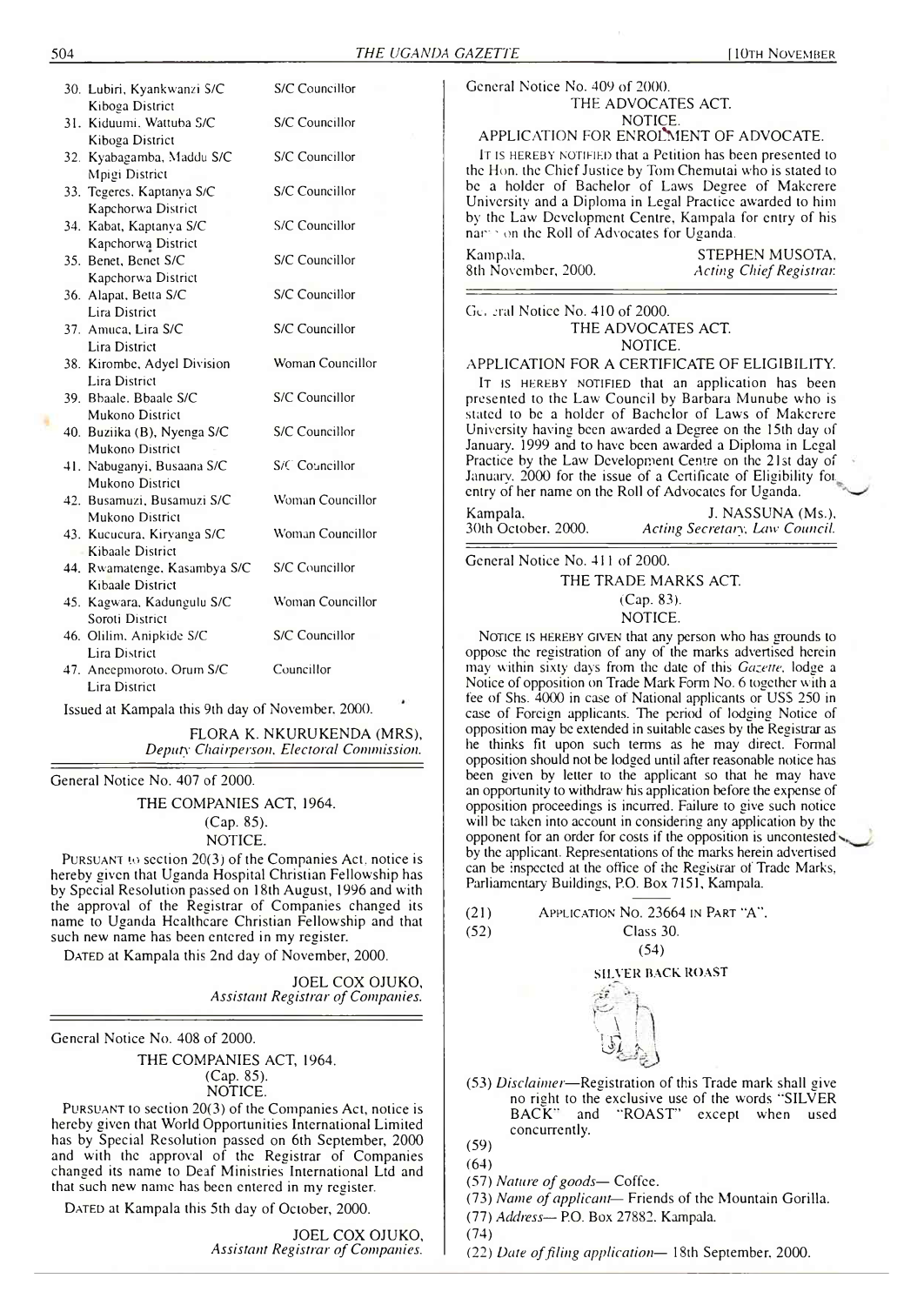

# **ADVERTISEMENTS**

THE REGISTRATION OF TITLES ACT. 1964. (Cap. 205). **NOTICE** 

ISSUE OF SPECIAL CERTIFICATE *OS* TITLE. Kyadondo Block 230 Plot 134, 0.19 Acres at Lubawo.

**Notice is hereby given** that after the expiration of one month from the publication hereof, I intend to issue in the names of Erika Gitta of Ganda, Mumyuka Busiro, a special Certificate of Title under the above Block and Plot, the Certificate of Title which was originally issued having been lost.

Kampala, NAKISALI WAMAI, 30th October. 2000. *for Chief Registrar of Titles.*

# THE REGISTRATION OF TITLES ACT. 1964. (Cap. 205).

NOTICE.

ISSUE OF SPECIAL CERTIFICATE OF TITLE.

*Mailo Register*—Kyaggwe Block 338 Plot 15 4.6 Acres, Plot 17 105 4 Acres, Plot 25 4.3 0 Acres. Plot 29 5.5 Acres, Land at Lweru Estate.

**Notice is hereby given** that after the expiration of one month from the publication hereof. I intend to issue in the names of Serwano Lubato Mawanda, special Certificates of Titles under the above Block and Plots, the duplicate Certificates of Titles which were originally issued having been lost.

Mukono, SARAH KULATA-BASANGWA (MRS.), 5 th September, 2000. *for Chief Registrar of Titles.*

THE REGISTRATION OF TITLES ACT, 1964.

# (Cap. 205).

# NOTICE.

ISSUE OF SPECIAL CERTIFICATE OF TITLE.

*Leasehold Register*—Volume *111* Folio 14. Plot Nos. 41-43 at Kyambogo, Kampala.

**Notice is hereby given** that after the expiration of one month from the publication hereof, I intend to issue in the names of East African Posts & Telecommunications Corporation of P.O. Box 7171, Kampala, a special Certificate of Title under the above Volume and Folio, the Certificate of Title which was originally issued having been lost.

Kampala, EDWARD KARIBWENDE, 19th September, 2000. *for Chief Registrar of Titles.*

THE REGISTRATION OF TITLES ACT, 1964. (Cap. 205).

NOTICE.

### ISSUE OF SPECIAL CERTIFICATE OF TITLE.

*Leasehold Register*—Volume 394 Folio 12, Plot No. 2 Ripon Gardens, Jinja.

NOTICE IS HEREBY GIVEN that after the expiration of one month from the publication hereof, I intend to issue in the names of Chandubhai Bhikhabhai Patel and Purhottam Gordhandhai Patel, both of P.O. Box 1139, Kampala, a special Certificate of Title under the above Volume and Folio, the Certificate of Title which was originally issued having been lost.

Kampala, ROBERT V. NYOMBI, 26th October, 2000. *for Chief Registrar of Titles.*